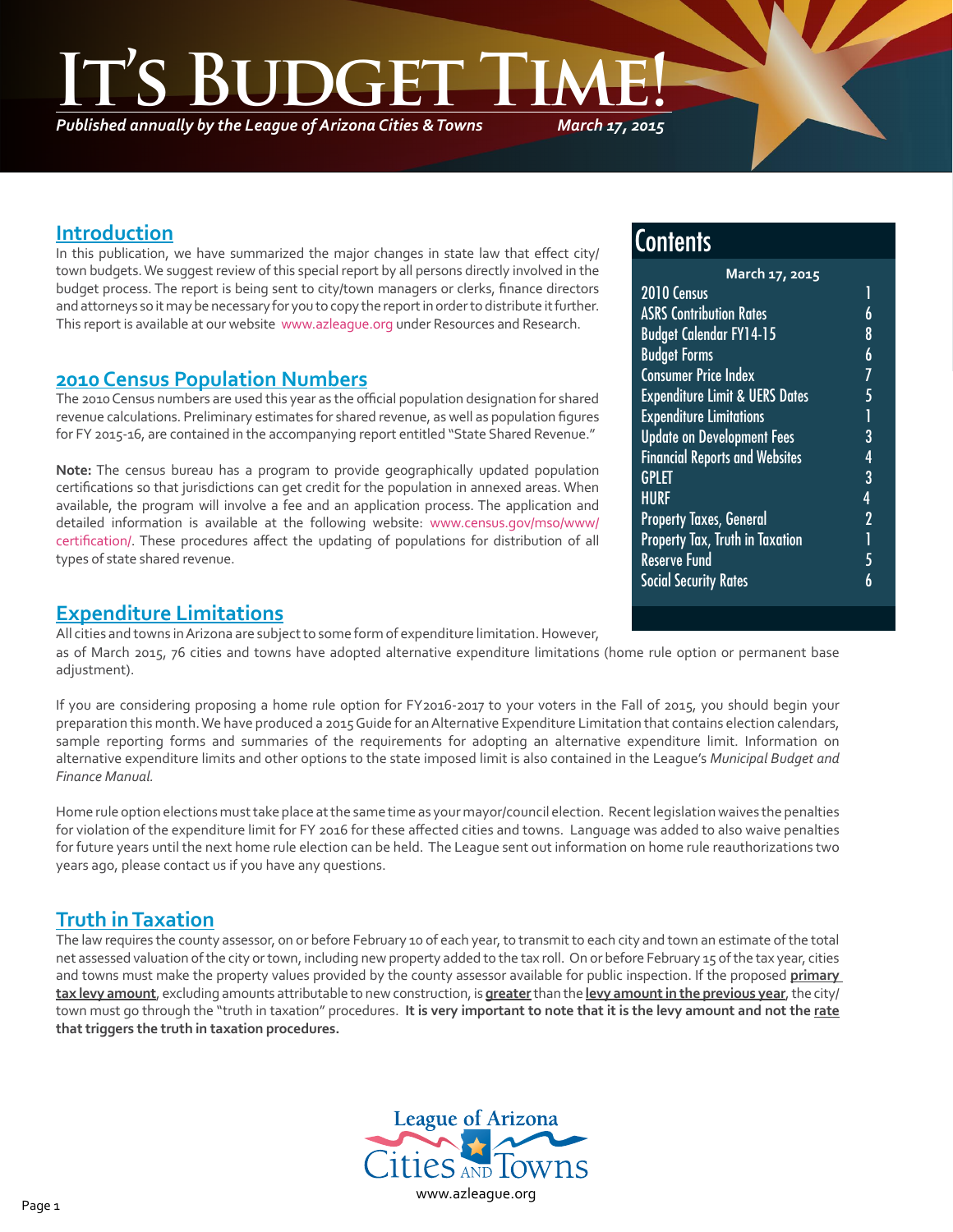# *March 17, 2015* **It's Budget Time!**

*Published annually by the League of Arizona Cities & Towns*

If the proposed levy requires "truth in taxation," the city or town must publish a notice and press release concerning the increase and hold a public hearing. The following apply to these requirements:

- 1. The notice has to be published twice in a newspaper of general circulation in the city or town. The first publication shall be at least fourteen but not more than twenty days before the date of the hearing for the proposed levy. The second publication must be at least seven but not more than ten days before the hearing. The hearing must be held at least fourteen days before the adoption of the levy. The hearings for truth in taxation, the adoption of the levy and the adoption of the budget may be combined into one hearing. The truth in taxation hearing must be held before the adoption of the final proposed budget.
- 2. The notice has to be published in a location other than the classified or legal advertising section of the newspaper.
- 3. The notice must be at least one-fourth page in size and shall be surrounded by a solid black border at least one-eighth inch in width.
- 4. The headline of the notice must read "Truth in Taxation Hearing Notification of Tax Increase" in at least eighteen point type and the text must be in substantially the same form as the statute. (A sample notice can be found in **Exhibit H** of the Municipal Budget and Finance Manual.)
- 5. The city or town is also required to issue a press release with the same information that is included in the required notice.

**Important Budget Note: If your city or town is subject to Truth in Taxation this year, you must adopt your tentative budget before the statutory deadline of July 15 in order to meet deadline requirements for the publication of Truth in Taxation notices (see budget calendar at the end of this report).**

The law also provides that in lieu of publishing the notice, it may be mailed to all registered voters in the city or town at least ten but not more than twenty days before the hearing on the proposed levy. It also requires that a **roll call vote** be taken on the matter of adoption of the primary property tax levy if an increase is proposed. Following the public hearing, **the city or town must, within three days of the hearing, mail a copy of the truth in taxation notice, a statement of its publication or mailing and the result of the council's vote to the property tax oversight commission.**

Property Tax Oversight Commission Arizona Department of Revenue 1600 West Monroe Phoenix, Arizona 85007 Attn: Office of Economic Research and Analysis

Both the hearing and the notice can be combined with the regular budget notices. **To reiterate, even if a city/town primary property tax rate remains the same but your levy increases by more than what is attributable to new construction, perhaps because of an increase in assessed valuation, that city or town must follow "truth in taxation" notification procedures.**

#### **Property Taxes FY 2015-2016**

The Property Tax Oversight Commission (PTOC) will again be reviewing the primary property tax levy of each city and town. Notice of any violation of the levy limit will be sent by September 15. You will then have until October 1 to request a hearing before the PTOC. Disputes may be appealed to the superior court.

You should have received a final levy limit worksheet on or before February 10, showing the city or town levy limit from the county assessor. A copy of the worksheet is sent to each city and town levying a tax as well as the Commission. **The city or town must then have notified the Commission, in writing, within ten days as to whether they agree or disagree with the levy limit listed on the worksheet. If you failed to notify the Commission, they will presume that you have agreed with the limit.**

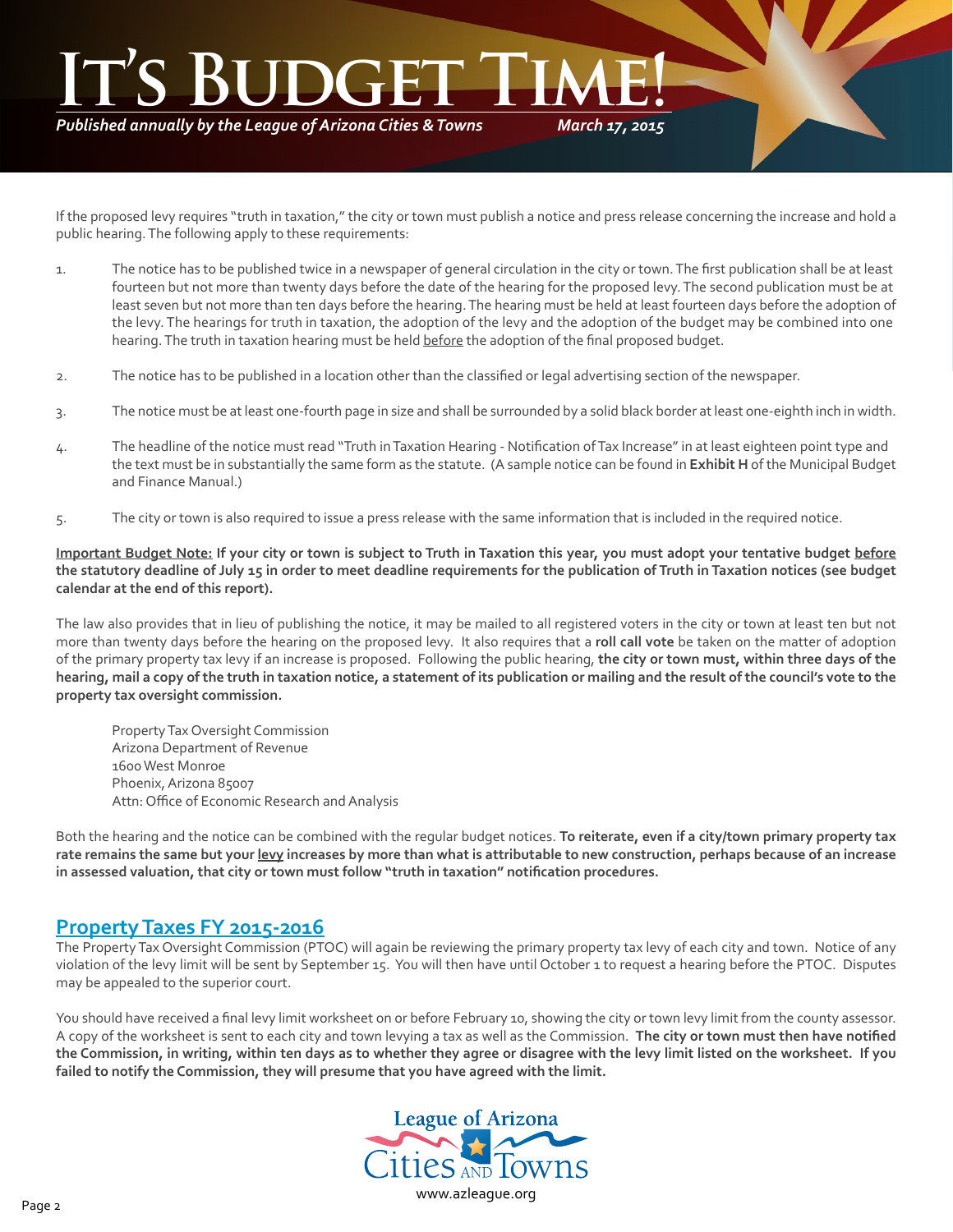# *March 17, 2015* **It's Budget Time!**

*Published annually by the League of Arizona Cities & Towns*

In addition to this requirement, in early July, the PTOC will request the amount of total actual property tax collections from the prior year and collections from property which was added to the rolls as escaped property in the prior year. This information is necessary for the PTOC to properly review the levy limit calculations.

If you find that your collections exceed your allowable levy for last year, there is an Attorney General's opinion (86-031), which has been interpreted to mean that a city or town can offset the amount of involuntary tort judgments which they have paid during a tax year against any excess property tax collections. In other words, such judgments can reduce the amount you may have to subtract from your allowable levy due to excess tax collections. To take advantage of this option, you must submit to the PTOC by the first Monday in July a copy of the court order or settlement agreement of the involuntary tort judgment and the minutes of the council meeting at which payment was approved.

**Prohibited Fee** – A recent change to state statute prohibits municipalities from providing for any public service by levying or assessing a municipality-wide tax or fee against property owners based on the size or value of the real property or improvements unless it was adopted in compliance with the statutes governing property taxes. (Municipalities that adopted an ordinance before December 31, 2013 requiring property owners to obtain fire prevention and control services are grand-fathered.)

### **Government Property Lease Excise Tax**

The Government Property Lease Excise Tax (GPLET) applies to buildings which are owned by a city, town or county, but leased by a private party and occupied and used for commercial or industrial purposes. This tax is the successor to the tax on possessory interests which was repealed in 1995. Counties must administer and collect the excise tax, and distribute the revenues to the county, city, school district(s) and community college district, according to a percentage distribution formula.

The 2010 session saw several changes made to new GPLET Leases. Any current GPLET leases, or leases entered into within 10 years pursuant to a development agreement, ordinance or resolution approved by the governing body prior to June 1, 2010, are grandfathered in and will not be affected by the changes. For all other leases, changes include: establishing a lease term limit of 25 years while preserving the government lessors ability to abate the GPLET tax for up to 8 years for properties located in a central business district; modifications to the definition of a central business district; new transparency requirements for government lessors in conjunction with the Department of Revenue (DOR); a transferring of the responsibility for the collection and distribution of GPLET taxes from the government lessors to the county treasurers; a scheduled audit of GPLET by the Auditor General in 2015 and a review of rates by JLBC in 2016. There is an in-depth explanation of the GPLET tax in the Municipal Budget and Finance Manual.

#### **Update on Development Fees**

ARS§9-463.05 requires substantive changes to statutes governing municipal development fees, infrastructure improvement plans and fee studies. The statute prescribes that a municipality may assess development fees to offset costs associated with providing certain necessary public services to new development. These development fees must be: proportionate to the burden imposed on the municipality; based on items contained in a community's Infrastructure Improvements Plan (IIP); and calculated using a fee study conducted by a qualified professional.

The comprehensive 2011 law places limits on the items defined as "necessary public services" for which impact fees can be assessed. Certain categories of impact fees were prohibited as of January 1, 2012. The law requires municipalities to have new IIPs and new fee studies adopted in order to impose impact fees. The League model ordinance can be used as a guideline for compliance with the provisions of this law. To view the model ordinance, please [click here](http://az-lact.civicplus.com/DocumentCenter/View/1708).

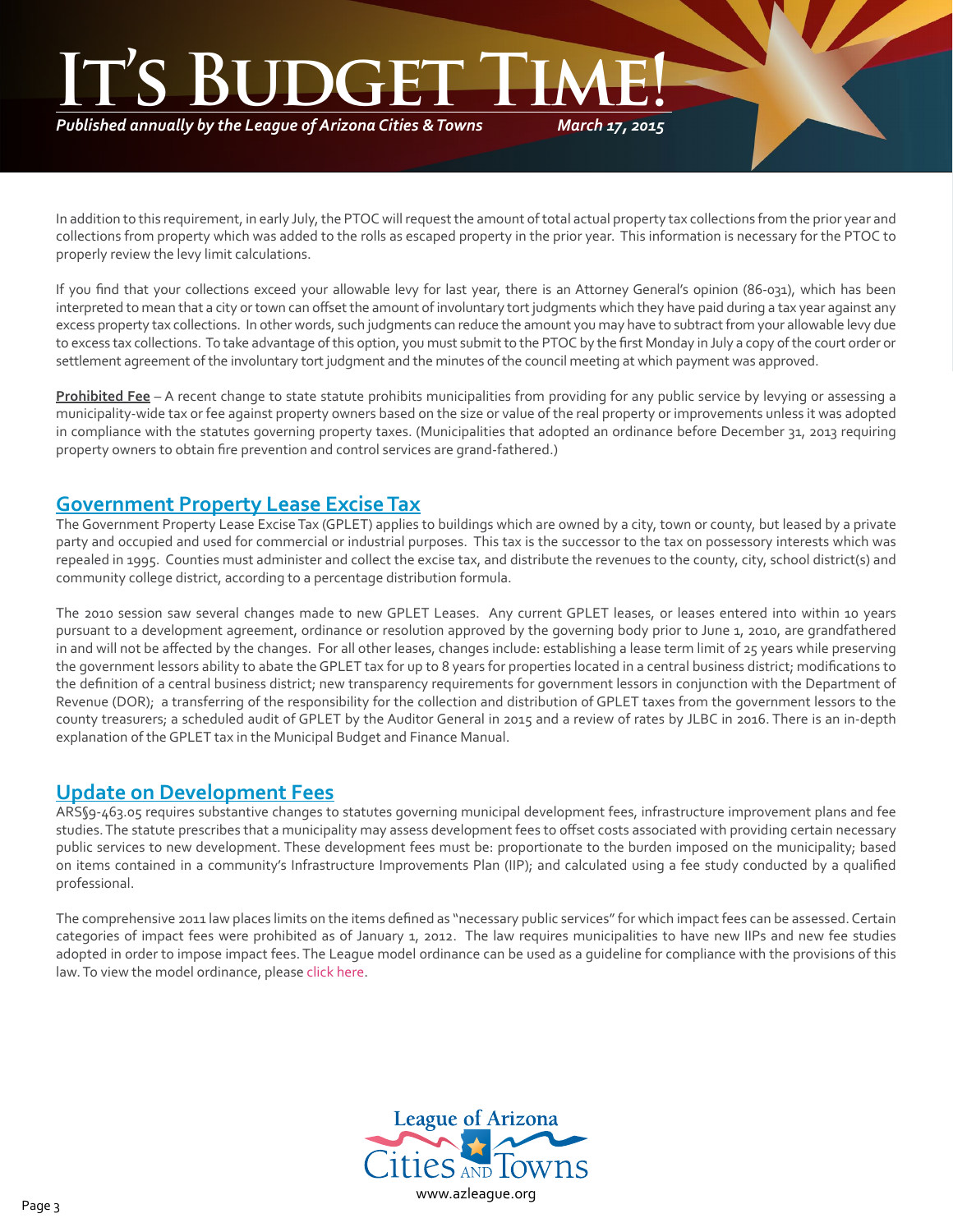# **ITE**

*Published annually by the League of Arizona Cities & Towns*

*March 17, 2015*

#### **HURF**

٦

**As a reminder, according to A.R.S. §9-481, an audit report must include "determination" that HURF and any other dedicated state transportation revenues are being used solely for their authorized transportation purposes. We recommend that it be a written affirmation provided in your audit.**

Remember that state law specifically prohibits the use of HURF monies on law enforcement or the administration of traffic safety programs. It also gives the Auditor General authority upon request of the joint legislative audit committee to conduct performance audits on cities and towns receiving HURF monies and it establishes penalties for those jurisdictions that violate the HURF requirements. If you have any questions about your particular city or town HURF distribution, you may contact Brad Steen with the Fiscal Planning Division of the Arizona Department of Transportation at (602) 712-4637.

### **Financial Reports and Website Requirements**

#### **City, Town Website**

As of January 1, 2013, cities and towns with a population over 2,500 are required to establish and maintain an official Internet website that is accessible to the public at no cost. Each local government website must have available comprehensive reports detailing all revenues and expenditures over \$5,000. Previously, only reports on expenditures were required. The League continues to work with the Department of Administration on compliance with this requirement, through their website, [openbooks.az.gov](http://openbooks.az.gov).

State law allows municipalities to satisfy this requirement by posting a Comprehensive Annual Financial Report (CAFR) that has received a certificate of achievement for excellence in financial reporting by the Governmental Finance Officers Association to their website. The CAFR must be produced by a certified public accountant or a licensed public accountant who is not an employee of the local government. The report must be in accordance with generally accepted auditing standards and contain financial statements that are in conformity with generally accepted accounting principles. Therefore, municipalities must determine whether to pursue GFOA certification for their CAFR to comply with the statute or post the CAFR and provide the required expenditure and revenue information.

#### **Publication of Local Budgets**

Additionally, municipalities must prominently post on their websites both the adopted tentative budgets **and** the adopted final budgets for the last five years. These documents must be posted within seven business days of their final adoption. Municipalities without websites shall utilize the website of the League of Arizona Cities and Towns.

#### **New Posting Requirement**

A municipality that chooses to levy or assess any new or increased taxes or fees must provide written notice of the change at least 60 days before the date the proposed tax or fee is approved or disapproved on the municipality's homepage of its website. This requirement does not apply to development impact fees.

#### **Property Tax Levy Report**

Cities and towns preparing to have a public hearing on a property tax levy must publish a report that includes estimates of both expenditures and revenues related to the levy. This report must be published in a newspaper, on the city or town's website, and made available at libraries and administrative offices. The newspaper publication must also include a physical address for the library and the city or town website address. If a municipality's **rate** is set to increase, the city or town must provide 60-days' notice on its website.

#### **Sales Tax Report**

Cities and towns that do not contract with the Arizona Department of Revenue (DOR) for their tax collection must now submit a report to DOR by September 1 each year that includes the total amount of transaction privilege tax (TPT) and excise tax monies collected by the city or town from the prior year.

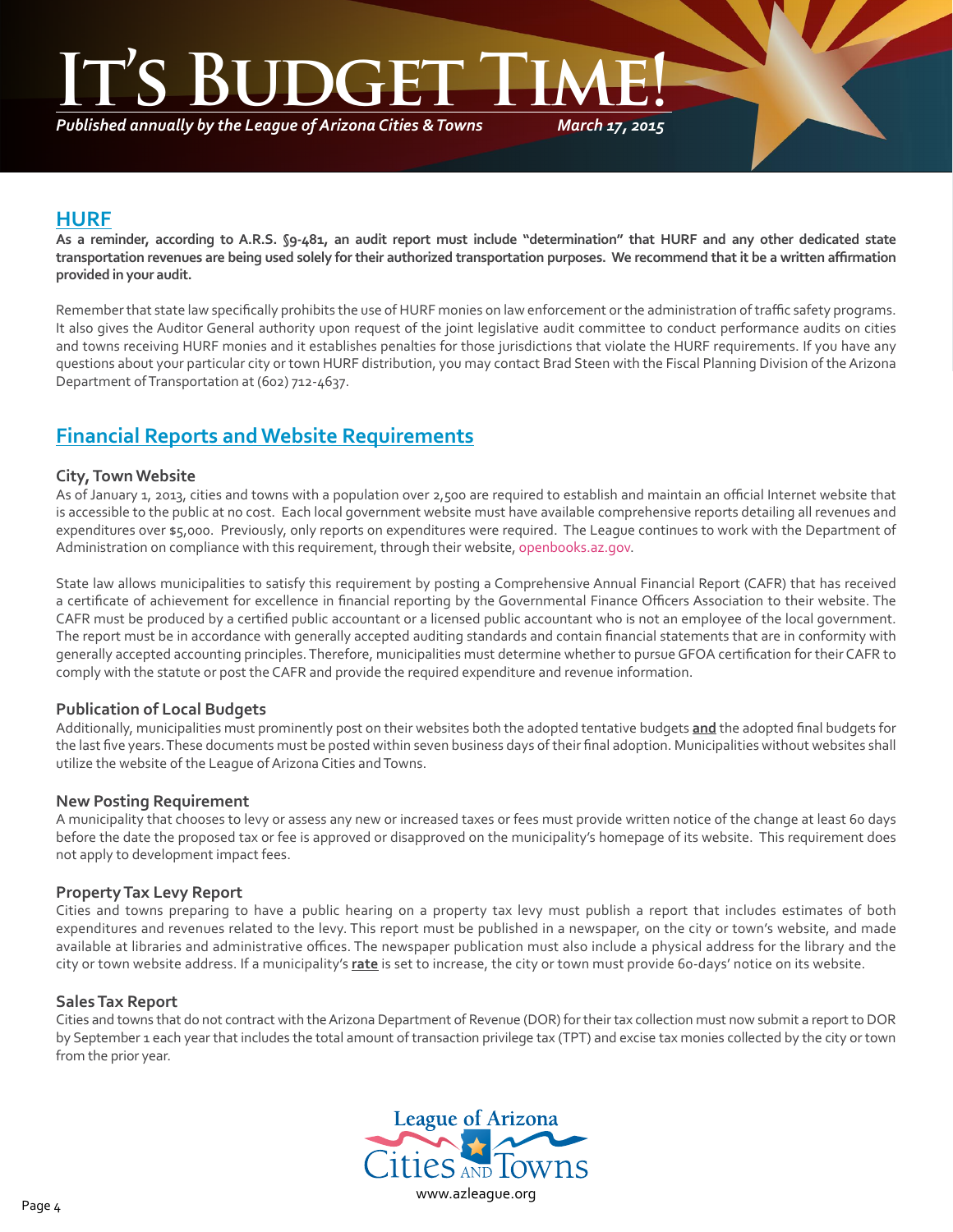*Published annually by the League of Arizona Cities & Towns*

*March 17, 2015*

#### **Residential Rental Tax**

٦

Municipalities are prohibited from imposing or increasing transaction privilege taxes on the rental of residential property unless the increase is approved by the voters at a regular municipal election.

#### **Communication Relating to Elected Officials**

All expenditures for communications that promote an individual elected public official that include the official's name or physical likeness must now be reported to the Arizona Department of Administration (ADOA). Communications required by statute, ordinance or rule, and activities conducted in the normal course of the local government's operations are exempt from this reporting requirement.

### **Informational Pamphlet Required for Bond Elections**

Current law requires that an informational pamphlet be issued in connection with bond elections. The pamphlet must provide examples of how the bond will impact the taxes for a \$250,000 home, a \$1 million commercial property and on agricultural property valued at \$100,000.

#### **Municipal Water Charges**

A municipality may not seek recovery of water and wastewater charges from anyone other than an individual who has contracted for the service and resides or has resided at the service address when the residential property contains four or fewer units. A property owner, an immediate family member of the person who does not reside at the property or any other entity, at its sole discretion, may contract for water and wastewater service with a municipality and shall provide payment for such services.

#### **Municipal Improvement Districts Reserve Fund**

Cities and towns may create reserve funds to be used for municipal improvement districts financing using the proceeds of special assessment lien bonds. For questions relating to this new fund, please contact your financial advisor.

#### **The Uniform Expenditure Reporting System (UERS)**

The UERS report must be filed by all cities and towns no later than four months after the end of the fiscal year. This requirement applies even if you have adopted an alternative to the State imposed expenditure limitation. The UERS report actually consists of three reports: (1) an annual expenditure limitation report; (2) a financial statement (performed when audits are done) and (3) a reconciliation report (reconciling total expenditures reported in the expenditure limitation report to total expenditures reported in the financial statement). Figures used in these reports are to be audited figures. To meet the four month filing deadline, you should contact your auditor soon after the close of the fiscal year. If you cannot meet the October 31 filing deadline, an extension of up to 120 days may be granted by the Auditor General. Such an extension must be requested in writing.

Also, the statutes require that each city and town provide the Auditor General with the name of the chief fiscal officer of the community by July 31 of each year. The chief fiscal officer is responsible for filing the UERS report.

### **Expenditure Limit and UERS Dates**

| <b>DATE</b><br>February 1 | <b>EVENT</b><br>Economic Estimates Commission (EEC) notifies cities and towns of their estimated expenditure limitation.         |
|---------------------------|----------------------------------------------------------------------------------------------------------------------------------|
| April 1                   | EEC determines the actual expenditure limitation for the coming fiscal year and notifies the city or town.                       |
| July 31                   | Provide name of chief fiscal officer to the Attorney General                                                                     |
| October 31                | Reports required by UERS must be submitted to the Auditor General unless an extension is requested (in writing) and<br>approved. |

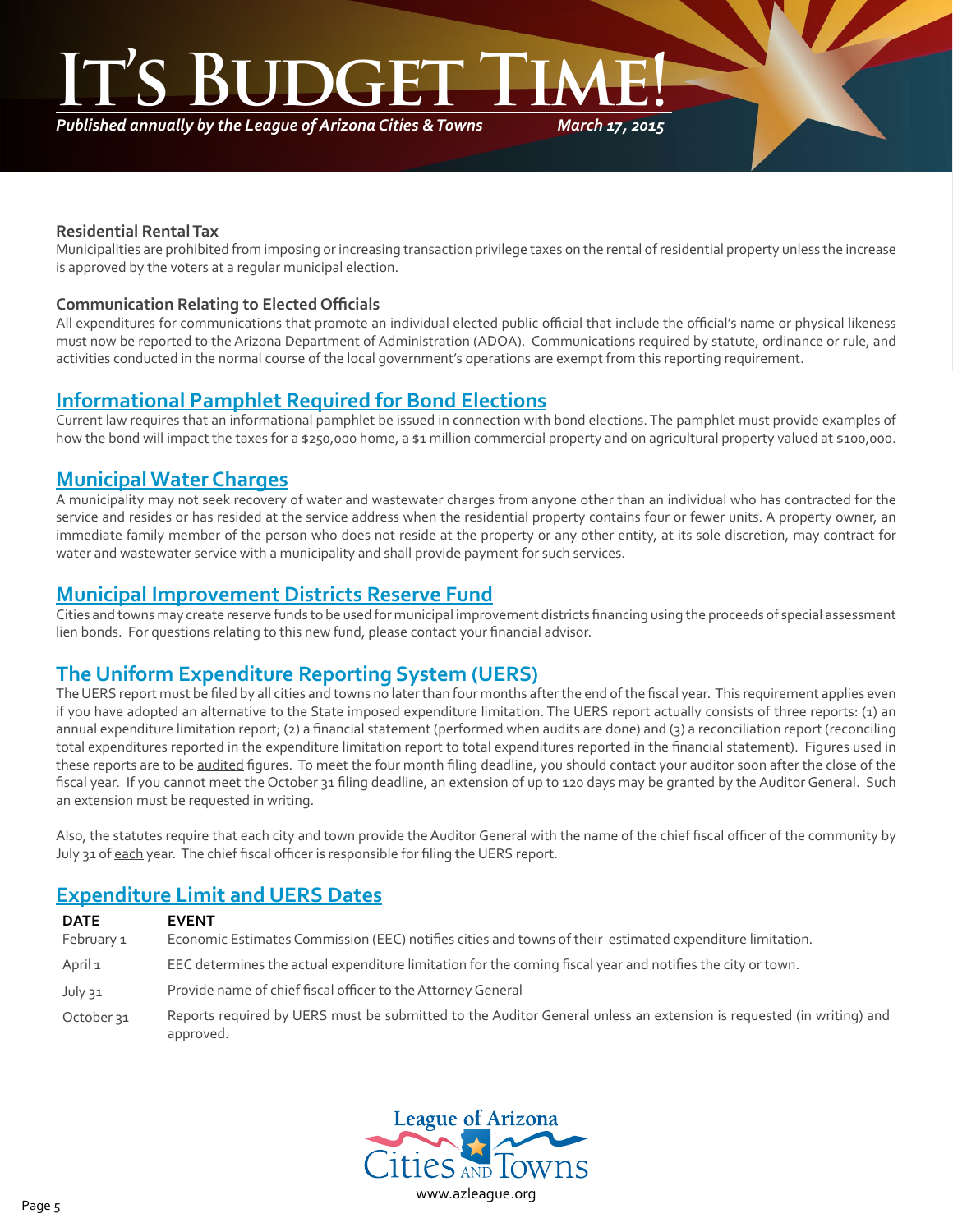*Published annually by the League of Arizona Cities & Towns*

*March 17, 2015*

#### **WIFA**

٦

The Water Infrastructure Finance Authority (WIFA) is charged with helping communities develop necessary water and wastewater infrastructure. For information on programs offered by WIFA please contact Melanie Ford at mford@azwifa.gov or (602) 364-1321.

#### **Budget Forms**

The Auditor General's office has budget forms have forms posted to their website for FY '15. For budget form questions, please contact Megan Smith at (602)553-0333 or asd@azauditor.gov. **(The Auditor General's Office has informed us that it is not necessary for you to send in a copy of your budgets to their office.)**

**Note:** Prompt attention should be given to the accurate completion of the forms due to state law that requires the forms to be posted on a municipality's website. State law requires additional information on employee compensation and benefits to be reported. In order to facilitate this, the Auditor General will provide a place to report this information on their budget schedules. Because a city or town is already required to post these documents to their website, you will also be fulfilling the posting requirements.

#### **Public Deposits and Pooled Collateral**

Last year the legislature established the Statewide Collateral Pool Administrator in the Office of the State Treasurer. The Administrator has the responsibility to prescribe and enforce policies that fix the terms and conditions under which uninsured public deposits must be secured by collateral. The Administrator must have the necessary policies and procedures in place to implement this legislation by July 1, 2014. Uninsured public deposits required to be secured by collateral must be deposited in an eligible depository; however, the City of Phoenix, with a written notice to the Administrator, is exempt because it is a chartered city with a population of over a million people.

An eligible depository is prohibited from accepting any public deposit without the required collateral being deposited with a qualified escrow agent or the Administrator. The required collateral must be 102 percent of public deposits, less any applicable deposit insurance, and must be valued at current market value.

The legislation also established procedures for payment of losses and civil penalties for noncompliance. The Administrator is required to annually assess a fee on every eligible depository. The list of acceptable collateral that an eligible depository of uninsured public monies is required to deliver is expanded to include letters of credit issued by a federal home loan bank that have been delivered to the Administrator and meet other specified requirements. If you have any questions about this new program, you may contact the Arizona State Treasurer's Office at (602) 542-7800.

### **Social Security Rates**

Contributions to Social Security are divided into two segments - old age and survivor benefits, and Medicare. The current contribution rate for the first segment is 6.2% for employees and 6.2% for employers, on the first \$117,000 of salary. The contribution rate for the second segment is 1.45% and there is no maximum salary threshold. These rates are current through calendar year 2015.

#### **ASRS Contribution Rate**

For those of you in the state retirement system, the contribution rate for FY16 is a 50/50 split: Employees must contribute 11.35% for retirement and 0.12% for long-term disability; and employers contribute 11.35% and 0.12%, respectively.

Additionally, state law requires ASRS to administer an Alternate Contribution Rate (ACR) to ASRS participating employers that employ ASRS retirees who return to work. The law requires that an ACR be charged to and paid for by the employer, which applies to all ASRS retirees who return to work for an ASRS employer regardless of early or normal retirement status, and regardless of the number of hours worked in a pay period. For Fiscal Year 2015-16 beginning July 1, 2015, the ACR will be 9.36%. For more information, please refer to (A.R.S. § 38-766.02).

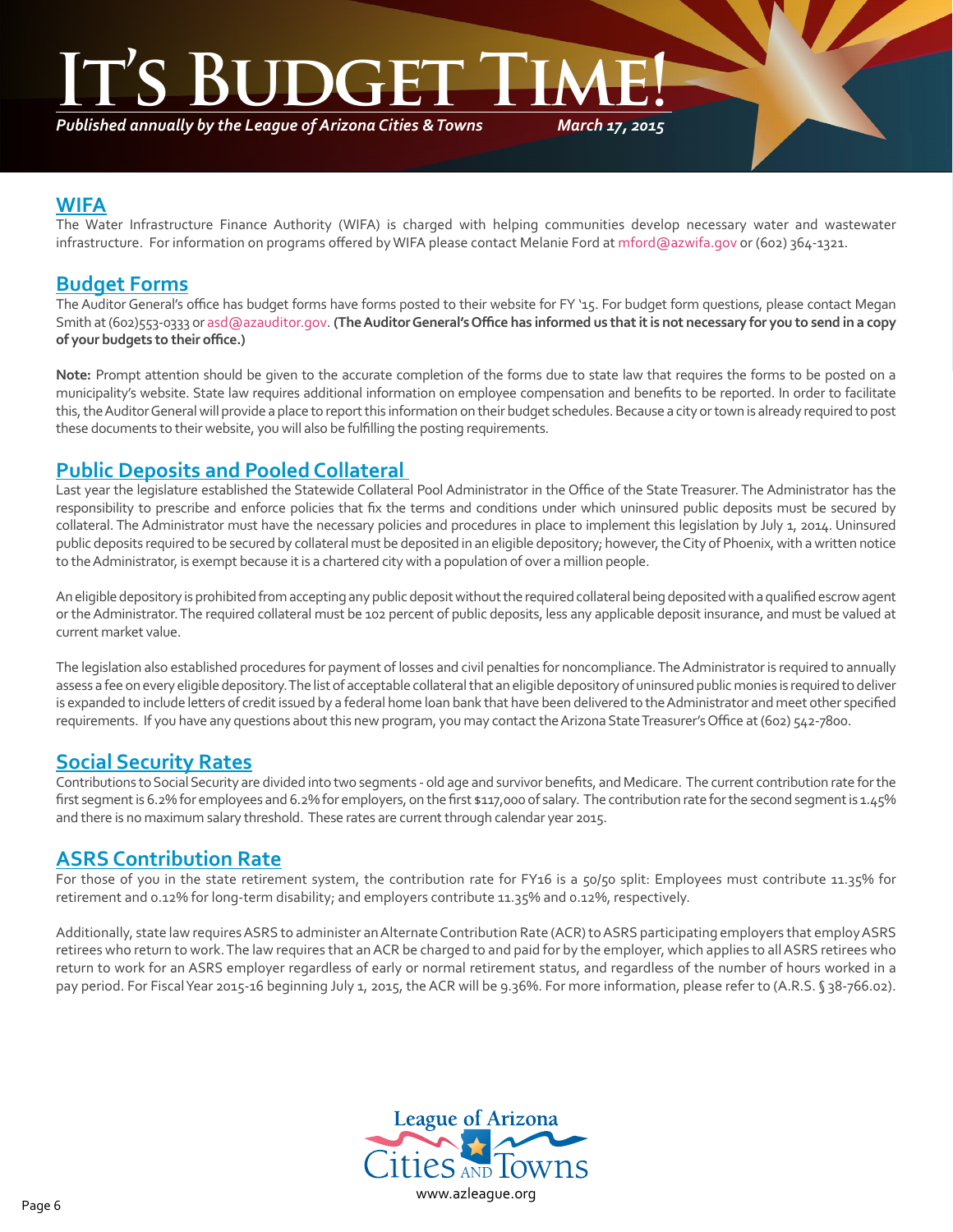*Published annually by the League of Arizona Cities & Towns*

*March 17, 2015*

#### **PSPRS Contribution Rate**

٦

Changes were made to PSPRS rates in the 2011 session that increase contribution rates for employees. The rate schedule in FY16 will be 11.65% or a split of 1/3 for employees and 2/3 for employers, whichever is lower. To find your employer rate for FY16, please call PSPRS at (602) 255-5575.

If a retired PSPRS member returns to work in a PSPRS covered position, the employer is required to pay an alternate contribution rate (ACR). The ACR will be determined annually by the actuary and will cover the unfunded liability portion of the total contribution, except that the ACR will have an 8% minimum contribution.

#### **Consumer Price Index**

In preparing your budget it may be useful to compare previously budgeted items with the ones anticipated for the upcoming fiscal year. To aid you in doing this, listed below is the consumer price index for the United States West area. The index is published by the United States Department of Labor, Bureau of Labor Statistics.

Using the index will allow you to compare budget items from previous years by adjusting for inflation. To convert any amount from a prior year to FY 13-14 dollars simply multiply the amount by the FY 14 factor for that year. For example, to convert a \$10 purchase made in FY 04-05 into FY 13-14 dollars you would multiply \$10 by the FY 14 factor for FY 04-05, which is 1.22, giving you a cost of \$12.20.

| West Urban Areas Consumer Price Index<br>$(1982 - 84 = 100)$ |                     |                    |  |  |  |
|--------------------------------------------------------------|---------------------|--------------------|--|--|--|
| <b>Fiscal Year</b>                                           | Index for all Items | <b>FY14 Factor</b> |  |  |  |
| FY 05-06                                                     | 198.9               | 1.21               |  |  |  |
| FY 06-07                                                     | 205.7               | 1.17               |  |  |  |
| FY 07-08                                                     | 212.2               | 1.13               |  |  |  |
| FY 08-09                                                     | 219.6               | 1.10               |  |  |  |
| FY 09-10                                                     | 218.8               | 1.10               |  |  |  |
| FY 10-11                                                     | 221.2               | 1.09               |  |  |  |
| FY 11-12                                                     | 227.5               | 1.06               |  |  |  |
| FY 12-13                                                     | 232.4               | 1.03               |  |  |  |
| FY 13-14                                                     | 235.8               | 1.02               |  |  |  |
| FY 14-15                                                     | 240.2               | 1.00               |  |  |  |

I hope the information in this report will be of use to you in the preparation of your budget. If you have any questions or if I can be of assistance, please give me a call.

Tom Belshe, Deputy Director (602) 258-5786 [tbelshe@azleague.org](mailto:tbelshe@azleague.org)

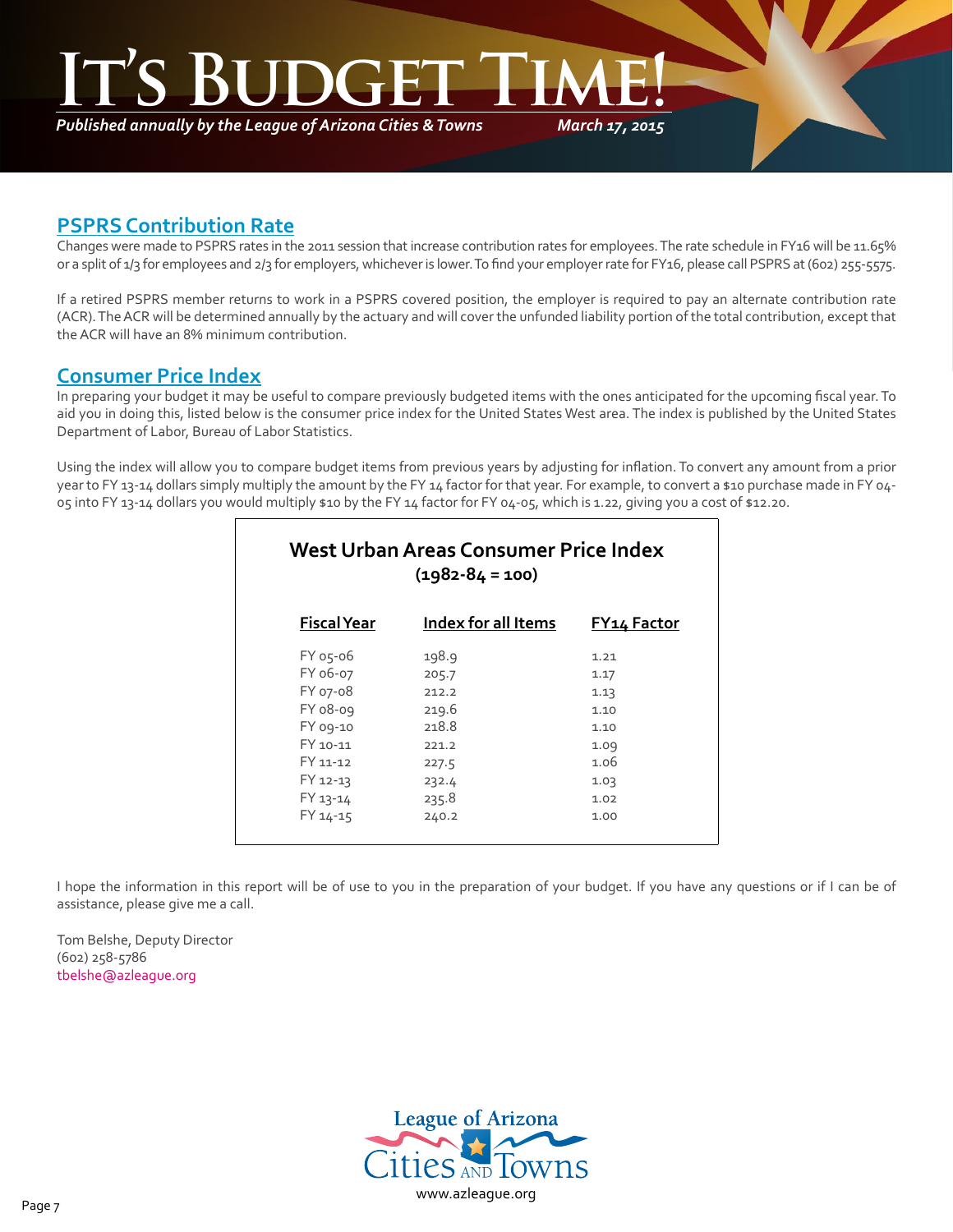*Published annually by the League of Arizona Cities & Towns*

*March 17, 2015*

## **2015-2016 Budget Calendar**

| <b>ACTION</b> |                                                                                                                                                                                                                                                                                              | Deadline for<br>FY 2015-2016                                 | <b>Earliest Date</b><br>FY 2015-2016 |
|---------------|----------------------------------------------------------------------------------------------------------------------------------------------------------------------------------------------------------------------------------------------------------------------------------------------|--------------------------------------------------------------|--------------------------------------|
| 1.            | Compile pertinent budget information.                                                                                                                                                                                                                                                        | None                                                         | None                                 |
| 2.            | Distribute budget instructions, information and work sheets to department heads. (A general meeting<br>with department heads could be held at this time if desired.)                                                                                                                         | None                                                         | None                                 |
| 3.            | Complete compilation of the forthcoming fiscal year's revenue estimates including debt service<br>requirements, etc.                                                                                                                                                                         | None                                                         | None                                 |
| 4.            | Submit departmental budget estimates to appropriate reviewing official or office. Review of<br>departmental budgets and revenue estimates by appropriate reviewing official or office. (An<br>individual hearing with each department head may be held in conjunction with the review step.) | None                                                         | None                                 |
| 5.            | Make approved changes and prepare summary of tentative budget.                                                                                                                                                                                                                               | None                                                         | None                                 |
| 6.            | Begin preparation of proposed budget.                                                                                                                                                                                                                                                        | None                                                         | None                                 |
| 7.            | Receive from the county assessor certified property values necessary to calculate the property<br>tax levy limit and the final levy limit worksheet. (A.R.S. 42-17052)                                                                                                                       | On or before February 10 of the<br>tax year.                 | None                                 |
| 8.            | Notify the Property Tax Oversight Commission as to agreement or disagreement with the<br>property tax levy limit. (A.R.S. 42-17054)                                                                                                                                                          | Within 10 days of receiving<br>information in no. 7 (above). | None                                 |
| 9.            | Make the property values provided by the county assessor available for public inspection.<br>$(A.R.S. 42-17055)$                                                                                                                                                                             | On or before February 15 of the<br>tax year.                 | None                                 |
| 10.           | Deliver proposed budget to city council for review.                                                                                                                                                                                                                                          | None                                                         | None                                 |
| 11.           | Post notice on the city/town website that council will consider an increase in the property tax<br>rate on the date of the budget hearing. (A.R.S. 9-499.15)                                                                                                                                 | May 21 or 60 days before<br>budget hearing.                  | None                                 |
|               | 12. Submit information on involuntary tort judgments and appropriate documentation to the<br>Property Tax Oversight Commission for consideration. (A.A.C. 15-12-202)                                                                                                                         | July 1                                                       | None                                 |
| 13.           | Adopt tentative budget. (A.R.S. 42-17101)***                                                                                                                                                                                                                                                 | July 20                                                      | None                                 |
| 14.           | Publish a summary of the tentative budget once a week for two consecutive weeks. Also include<br>time and place of budget hearing and a statement indicating that the proposed budget may be<br>examined at city/town library and city/town hall. (A.R.S. 42-17103)                          | Depends upon<br>newspaper publishing date.                   | None                                 |
|               | 15. Publish first "Truth in Taxation" notice in a paper of general circulation in the city or town and<br>issue a press release with the same information as the published notice.* (A.R.S. 42-17107)                                                                                        | July 21                                                      | None                                 |
|               | 16. Publish second "Truth in Taxation" notice in a paper of general circulation in the city or town.**<br>$(A.R.S. 42-17107)$                                                                                                                                                                | July 28                                                      | None                                 |
|               | 17. Post entire tentative budget (Schedules Ag) on website and keep it posted for at least 60 months.<br>$(A.R.S. 42-17105)$                                                                                                                                                                 | July 30                                                      | None                                 |

- \* Only necessary if the proposed property tax levy, excluding amounts attributable to new construction, is greater than the amount levied by a city or town in the previous year. In lieu of publishing the notice, a city or town may mail the notice to all registered voters at least 10 days but not more than 20 days before the hearing.
- \*\* This must occur on or before the day on which the board of supervisors levies the county tax. Check with your county board of supervisors as to their deadline for receiving your levy. Dates may change to confirm to their schedule.
- \*\*\* Entire tentative and final budgets (Auditor General Forms) must be posted on website within 7 business days of adoption and remain on the website for 60 months.